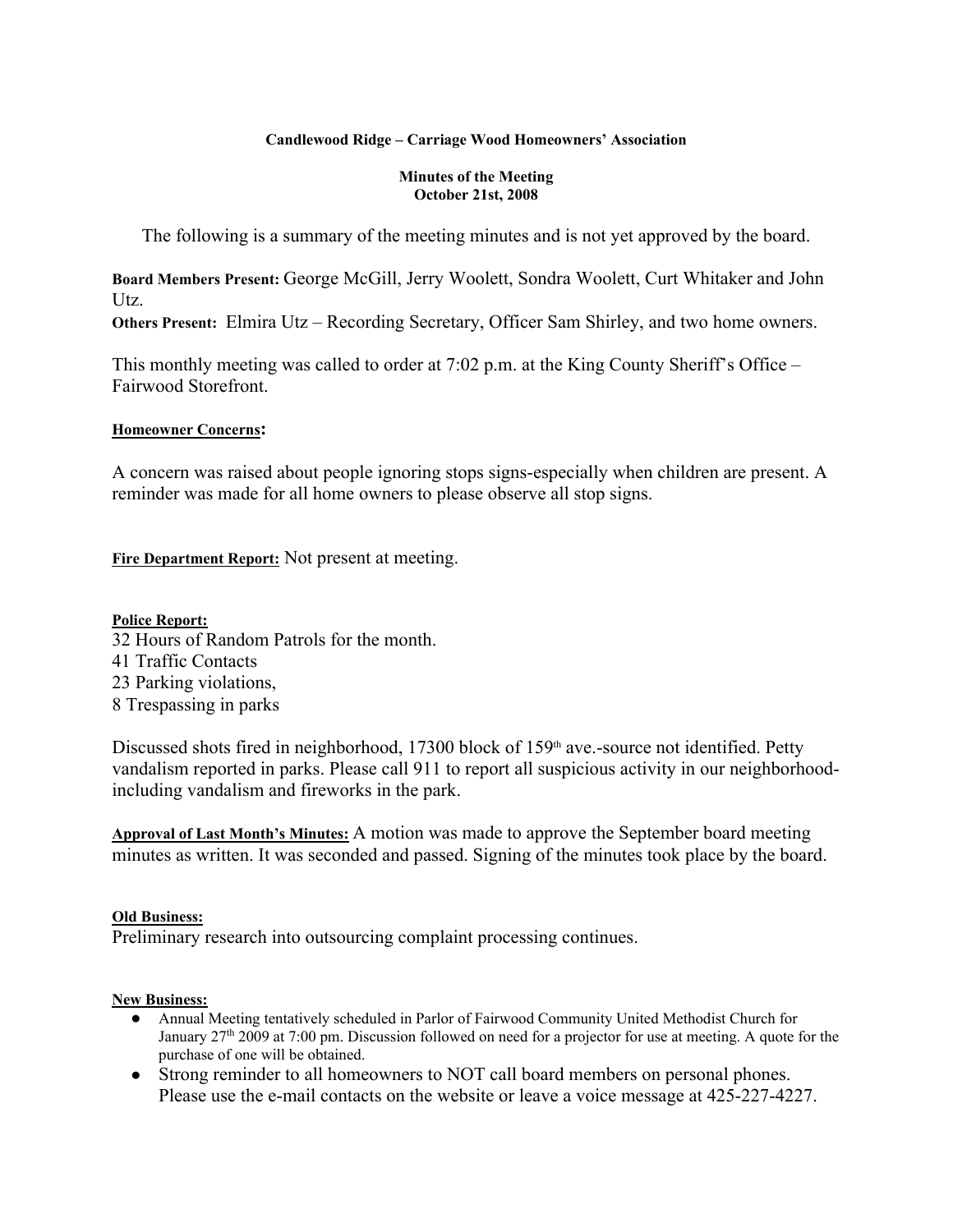Messages left on personal phone numbers regarding HOA business will not be returned.

- Please report unauthorized activity in the parks. Call 911 if you notice any suspicious activity-such as vandalism, malicious mischief or park activity after dusk.
- Discussion of dogs leaving messes in neighbor's yards and in the park. All dogs must be leashed in our neighborhood at all times. Please pick up after your dog.

# **Treasurer's Report:**

- Financial Statement Summary Our total income for the year is within \$1300 of our projected budget. This is due in large part because of the large amount of interest and fines collected. However we have about \$8600 in delinquent dues which is more than usual for this time of year. Twenty-four liens had to be filed against homeowners who were at least a year behind in paying their HOA dues.
- A 2009 budget has been prepared for Board review. It includes a 3% increase in dues to cover increases in many of our expenses. With this increase our homeowners are paying less than \$12/month in dues, which is one of the lowest assessments in the area for HOAs.
- A new computer (laptop) and Office suite software has been purchased for use by our bookkeeper. She has been using her own equipment in the past. One of our priorities for next year is to purchase new financial and HOA management software. The products currently in use are no longer maintainable and need to be replaced. Our budget includes monies to purchase and transition to the new products.
- Thirty-two hours of random King County Sheriff's patrols were provided during the month of September. Approximately the same hours are projected for October. A new memorandum of understanding for next year has been prepared and is recommended for approval.

#### **Committee Reports: Common Areas Maintenance Report:**

- Area by CW retention pond still not done Canber will be contacted.
- Sprinklers have been turned off and lines blown out for winter.
- New Mutt Mitt dispenser installed at CR Park replaced damaged one.

• Lots of petty vandalism lately at CR Park – dumping over garbage cans and throwing garbage and things into creek. Also several spots where fires have been started.

- Sheriff patrols for Nov. and Dec. 16 hrs month
- Islands in Cul-de-Sac's work to be done findings on ownership and maintenance.

**Reminder:** Our parks are private parks which exist for the use and enjoyment of HOA residents, their families and guests. They are not public parks. Our Park Usage Rules apply to everyone. Following are some of the rules that have been established to maximize safety and minimize liability and maintenance costs: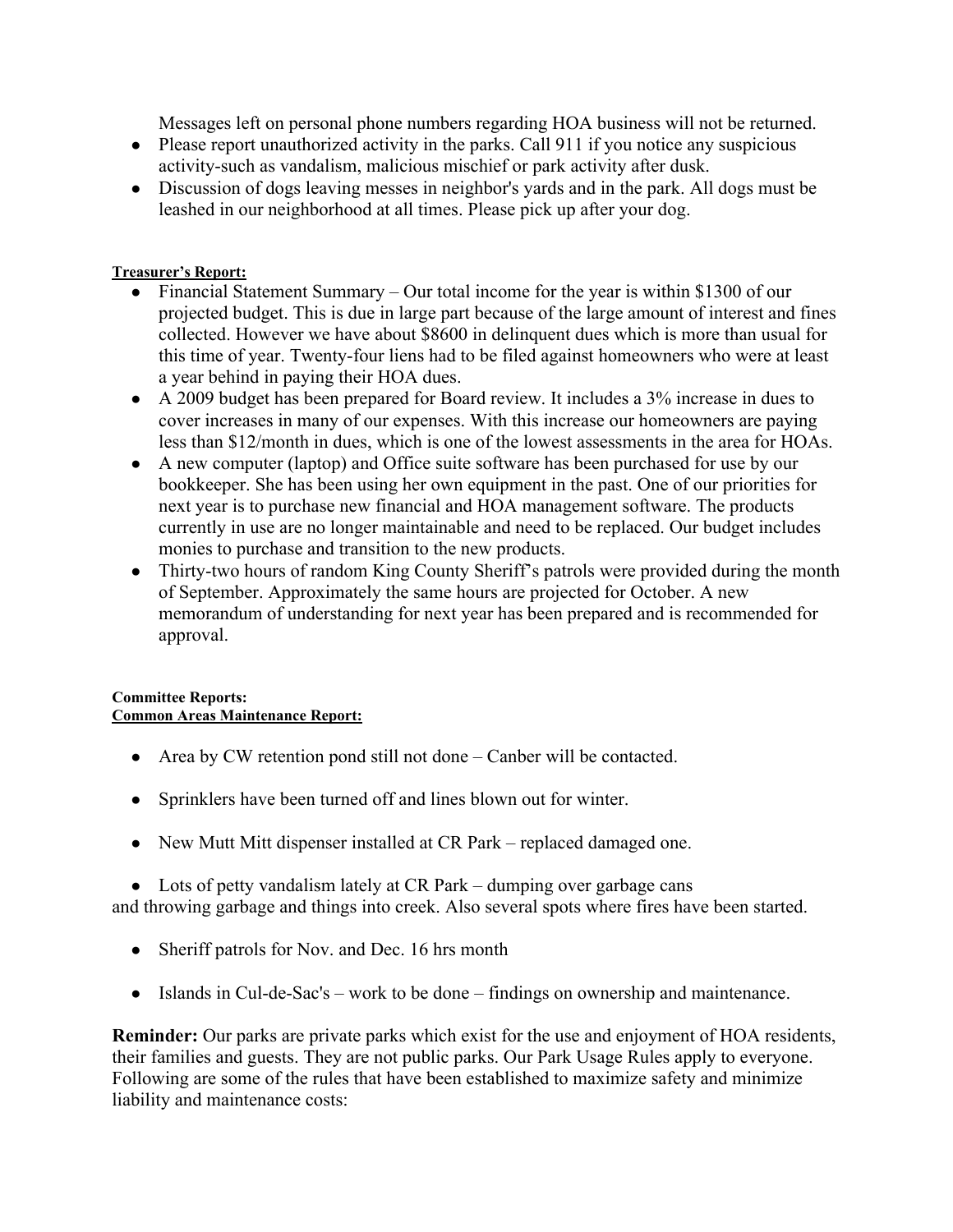- Park Hours: 9:00 AM to dusk
- No Smoking, alcohol, drugs, loud music, golfing, motorized vehicles or fireworks are allowed.
- ●
- Animals must be leashed and owners are responsible for cleaning up after their animals.

# **Architectural Report:**

- Ten ACC requests were submitted since the last meeting. One for a new roofs, Five for painting, one for a fence, one for satellite dish, one for window replacements, and one for landscaping. One warning/reminder letter was delivered to a homeowner who used a product that was not approved. This resulted in the unapproved product being removed and an approved product being installed.
- Reminder Our CC&Rs and Rules and Regulations clearly state that exterior projects such as roofs, painting, fencing, decks, major landscaping and patios require the submission and approval of an ACC request before commencing the project. The ACC has up to 30 days to respond to an ACC request but tries to respond much sooner than that. It is recommended that if a response to an ACC request has not been received within two weeks, the homeowner should contact the ACC Chairman via email at architecture@crcwhoa.org or by leaving a voice message at 425-227-4227. **Please do not contact the ACC chairman OR ANY BOARD MEMBER via a home phone number.**

# **Complaints Negotiations Report:**

Discussion of garbage cans not being placed behind screens was repeated. There is a large complaint currently being processed regarding many homeowners who are not properly storing their garbage/recycling containers out of sight. The HOA reminds all homeowners that garbage cans should be stored out of site after garbage pickup is finished. Please be sure your containers are stored properly or you may be in danger of receiving a complaint notice.

- There are currently 21 open active complaints
- 9 are in the fine stage:
	- 3for fines that continue to accrue
	- 6 for fines that are unpaid but non-compliance issue is resolved
	- 2 have received their 1st non-compliance letter
	- 6 have received their 2nd non-compliance letter
	- 4 have received the 3rd and final non-compliance letter
- 15 complaints were closed since the last meeting.
- One homeowner submitted a letter with multiple complaints that are waiting processing.

# **Legal and Insurance Report:**

Communication continues with the HOA attorney regarding the complaint made by a homeowner against the Association and individual Board Members.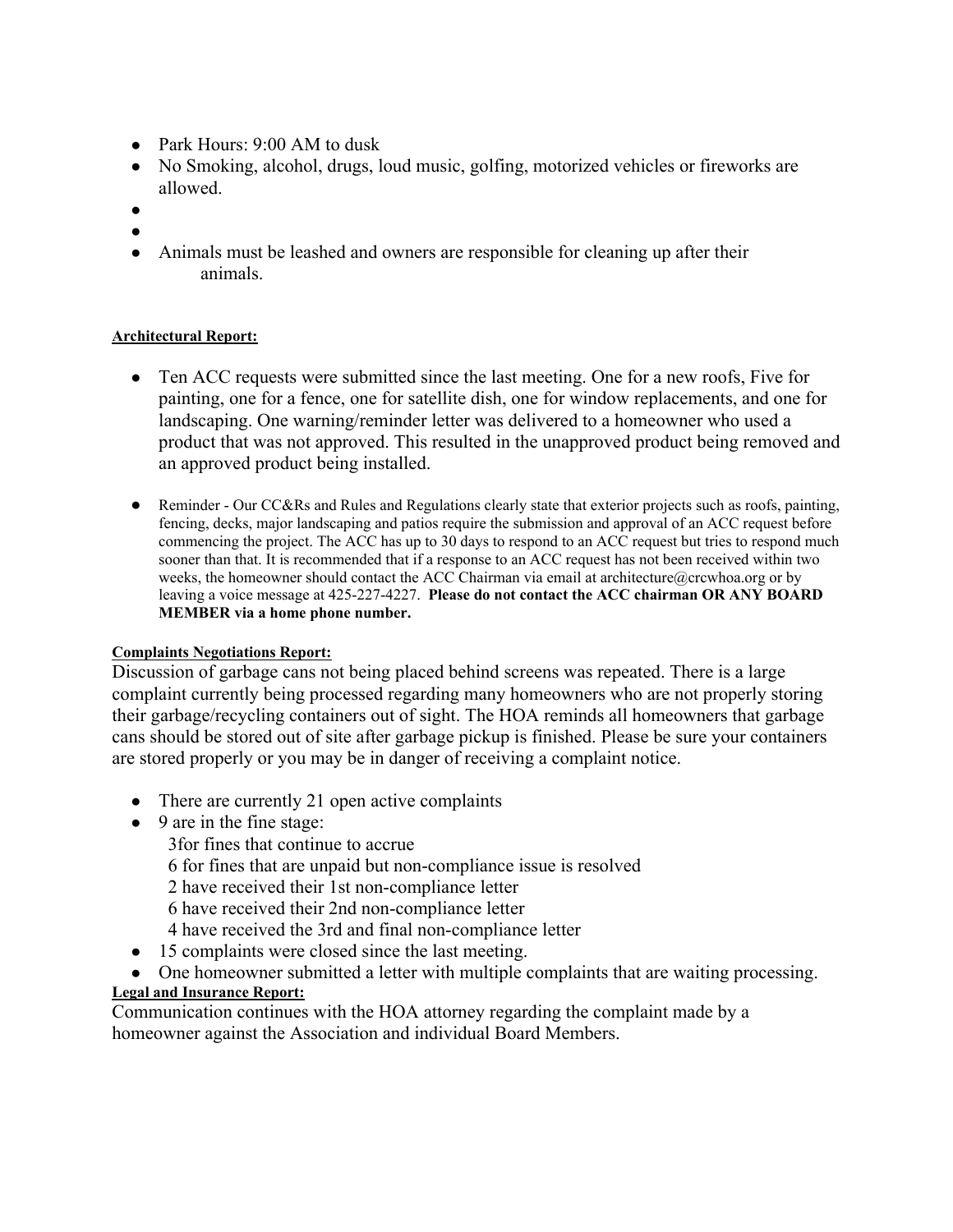### **Rental Home / Change of Address Committee**

Committee chair was not present

**Capital Improvement Committee** – Nothing new to report.

**Welcoming Committee** – If you are new to the neighborhood and would like an HOA information packet, call the HOA phone number at (425) 227-4227 and leave a voice message or send an email request to  $info@crcwhoa.org$ .

**Special Topics:** Visit our Website and contact the HOA via Email at: Web – www.crcwhoa.org Email –  $info@crcwhoa.org$ 

A motion was made to adjourn the meeting at 8:42 pm.

# **Next Board Meetings:**

- November 18, 2008
- December 17, 2008
- January 20, 2009

● January 27<sup>th</sup> 2009 Annual Meeting at Fairwood Community United Methodist Church 7:00 pm (tentative) Meetings are usually held at **7:00 pm.** at the Sheriff's Office, Albertson's Shopping Center. All Homeowners are welcome to attend. (425) 227-4227

# **Candlewood Ridge / Carriage Wood Announcements & Reminders**

**\*ACC Requests** - The HOA CC&Rs and Rules and Regulations documents clearly state that exterior projects such as roofs, painting, fencing, decks and patios require the submission and approval of an ACC request before commencing the project. The ACC has up to 30 days to respond to an ACC request but tries to respond much sooner. It is recommended that if a response to an ACC request has not been received within two weeks, the homeowner contact the ACC Chairperson via email at architecture@crcwhoa.org or by leaving a voice message at 425-227-4227. ACC request forms can be found in the Fairwood Flyer or on the HOA website at www.crcwhoa.org. *Please do not contact the ACC Chairperson via a home phone number.*

**\*Carriage Wood and Candlewood Ridge Parks** – A policy has been established to maximum safety, minimize liability and maintenance costs, while allowing homeowners of the association to enjoy our parks. Rules to accomplish this include:

- Park hours: 9:00 am until dusk
- No smoking, alcohol, drugs, loud music, golf, motorized vehicles or fireworks are allowed
- Animals must be leashed and owners are responsible for cleaning up after their